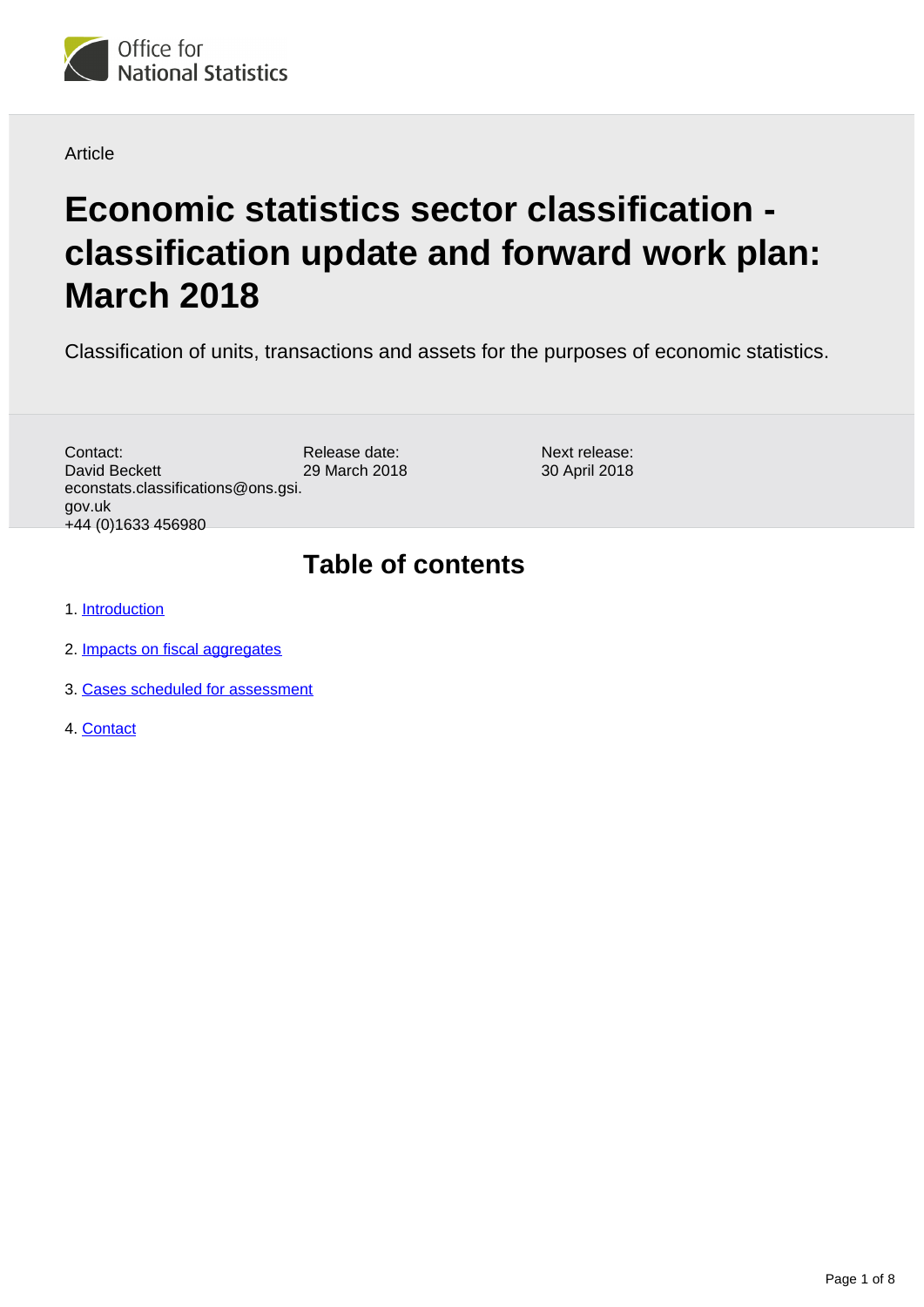# <span id="page-1-0"></span>**1 . Introduction**

Our economic statistics are produced in accordance with international rules and guidance. Central to this are the legally binding rules set forth in the European System of Accounts 2010: ESA 2010 and accompanying Manual on Government Deficit and Debt (MGDD). These include rules on classifying statistical units (organisations or bodies) and the transactions they engage in. A summary of these, and our approach to their application, can be found on our [economic statistics classification page.](https://www.ons.gov.uk/methodology/classificationsandstandards/economicstatisticsclassifications)

The forward work plan sets out the units and transactions that we expect to assess and classify in the coming 12 months. There is high demand for classification assessments and at any one time we progress a number of active cases, with new cases often arising. These include confidential assessments of government and devolved administration policy proposals (as explained in our *classification process*); we do not announce or discuss such policy proposal assessments as a matter of course in order to afford policymakers the space to develop policy. At such a time that a policy is implemented we will publish a classification decision.

As such, the forward work plan does not cover all cases that will arise over the coming year; furthermore, minor cases (with smaller statistical and policy impacts) will be assessed as resources allow. The cases scheduled in this article have been prioritised due to:

- the significant impact they will have on important statistics (an impact of at least £1 billion on the government deficit or £10 billion on government debt)
- their importance to public policy
- their priority for Eurostat

We are currently reviewing the forward work plan and assessing the cases listed against current priorities. The outcome of this review will result in the removal of cases that are no longer deemed to be a priority; this will take place in next month's forward work plan.

# <span id="page-1-1"></span>**2 . Impacts on fiscal aggregates**

Approximate potential impacts on fiscal and/or national accounts are given. The fiscal aggregates are:

- public sector net borrowing and public sector net debt for the UK
- general government consolidated gross debt and general government net borrowing for European measures

The impact described would occur only if an organisation's classification status changes from public to private sector (or the other way around), or if a new organisation is classified to the public sector. Transactional classifications can also impact the fiscal aggregates.

For indicative impacts on fiscal aggregates the following definitions are used:

- small: less than £100 million change
- medium: between £100 million and £1 billion change
- large: more than £1 billion change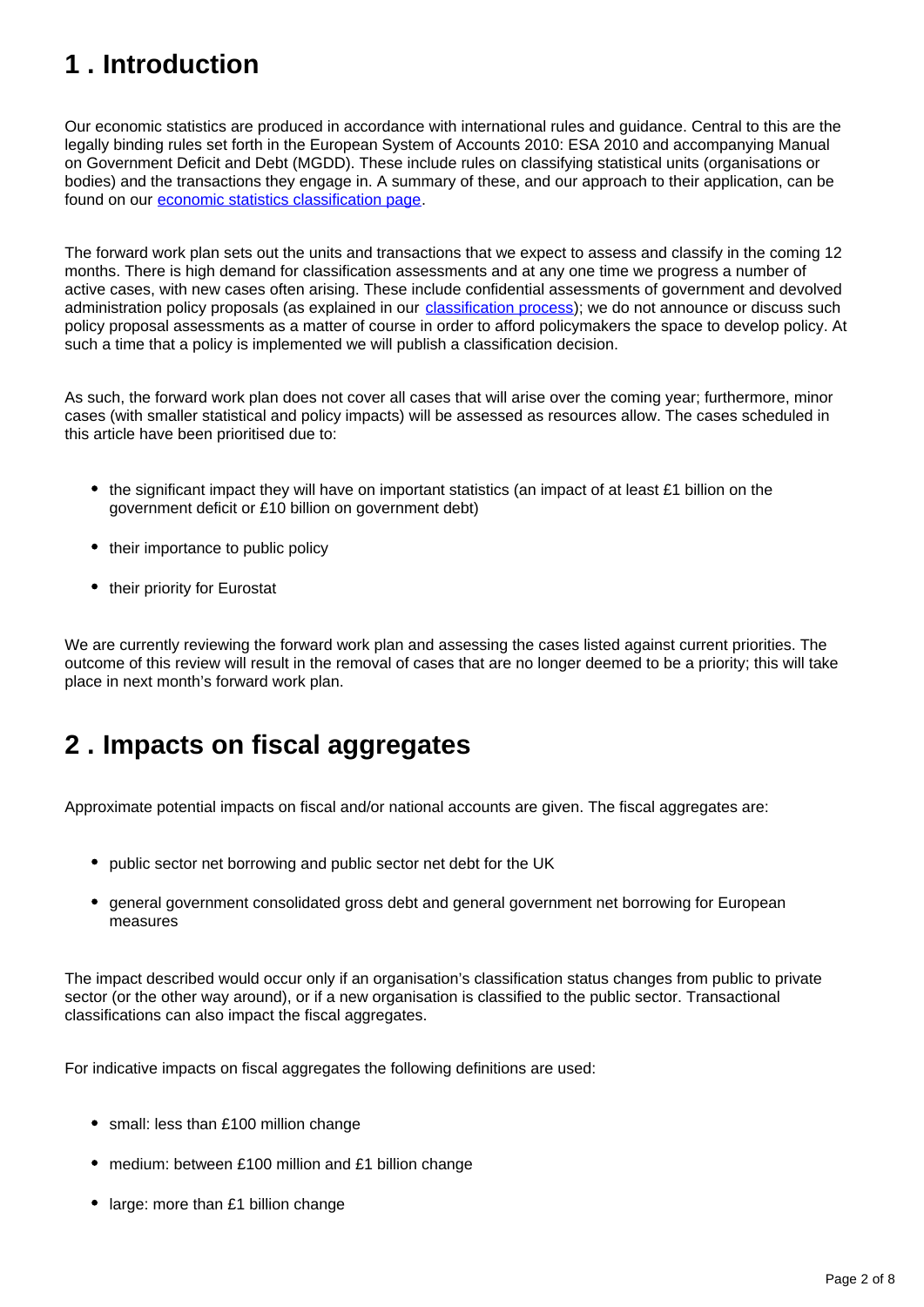The main national accounts aggregates include gross domestic product (GDP), gross national income and the households' saving ratio.

Impact on national accounts aggregates (for example, GDP), are roughly classified as:

- small an insignificant or minor impact on aggregates
- large a significant or noticeable impact on aggregates

This work plan includes an "update" section within each classification or case. An update is only included if the case has been listed in a previous forward work plan but the expected completion date has changed. Given all of the above, this work plan provides an up-to-date list of the cases we expect to classify over the coming year.

# <span id="page-2-0"></span>**3 . Cases scheduled for assessment**

#### **1. Pensioner Bond Scheme**

Current classification: not classified

Reason for assessment: issuance of new government bonds

Potential impact on fiscal aggregates: large

Potential impact on national accounts: small

Expected completion: April 2018

The government, through National Savings and Investment (NS&I), has made available £10 billion to £15 billion of 65+ Guaranteed Growth Bonds. These are lump sum investments that earn a fixed rate of interest over set oneyear or three-year terms. These bonds bear interest at above-market rates. We will establish how these bonds should be recorded in economic statistics.

Update: completion was originally expected in April 2016. Due to resource issues and competing priorities, the assessment is still ongoing but is expected to reach completion in April 2018.

### **2. Friendly societies**

Current classification: not yet classified

Reason for assessment: new detail required as part of the European System of Accounts 2010: ESA 2010 nonprofit institutions serving households (NPISH) and households split

Potential impact on fiscal aggregates: none

Potential impact on national accounts: small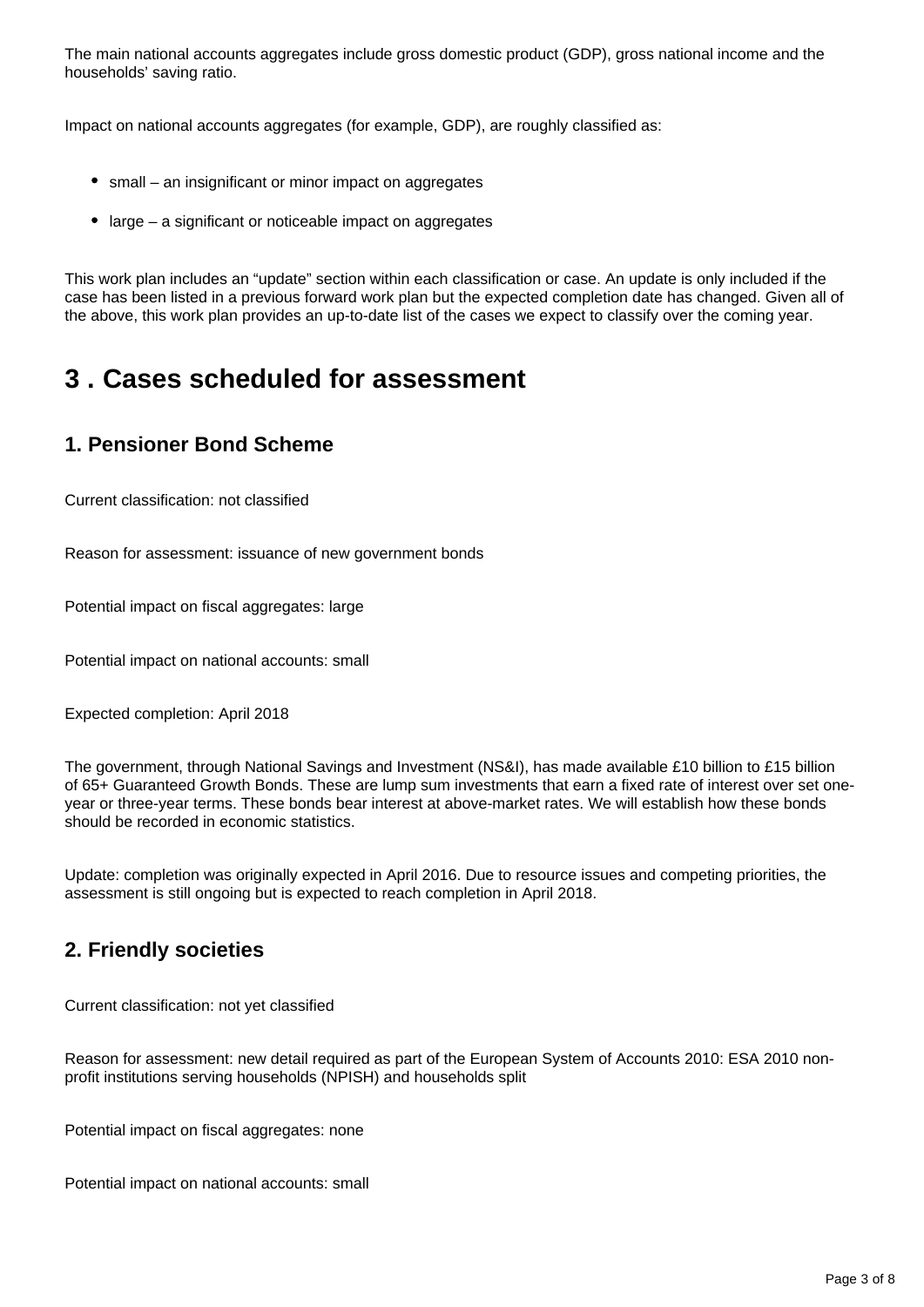Friendly societies are mutual organisations in the UK that provide financial services for their members. They offer members a wide range of affordable savings, investments, insurance, pensions and specialist annuities and provide other help when needed. This assessment will confirm the classification of such organisations in the context of the rules laid out in the ESA 2010 and whether they should be classified as NPISHs or as a different kind of unit.

Update: completion was originally expected in August 2016. Due to resource issues and competing priorities, the assessment is still ongoing but is expected to reach completion within 12 months.

# **3. Grants paid to Private Registered Providers of social housing in England**

Current treatment: capital transfers

Reason for assessment: to clarify the correct statistical recording of government payments to registered providers

Potential impact on fiscal aggregates: medium

Potential impact on national accounts: small

Expected completion: within 12 months

Private Registered Providers receive "grants" from the Homes and Communities Agency (central government body) to develop or purchase properties to be used for social housing.

Providers fund their developments using a combination of commercially obtained loans or long-term bonds and the Social Housing Grant (SHG) or Housing Action Grant (HAG).

If a provider subsequently disposes of a property, the outstanding amount of SHG or HAG must either be reinvested into new affordable housing or repaid to the Homes and Communities Agency.

Update: this assessment was included in the June 2016 forward work plan with completion brought forward to September 2016 from November 2016 so that it could be done alongside the assessment of Private Registered Providers of social housing in Scotland, Wales and Northern Ireland. Due to competing priorities, the assessment is still ongoing.

#### **4. Universities**

Current classification: almost all universities are classified as non-profit institutions serving households (NPISH); tuition fee payments (where relevant) are classified as transactions not at economically significant prices.

Reason for assessment: policy – significant increases in tuition fee maxima, and other changes in funding sources

Potential impact on fiscal aggregates: not applicable

Potential impact on national accounts: medium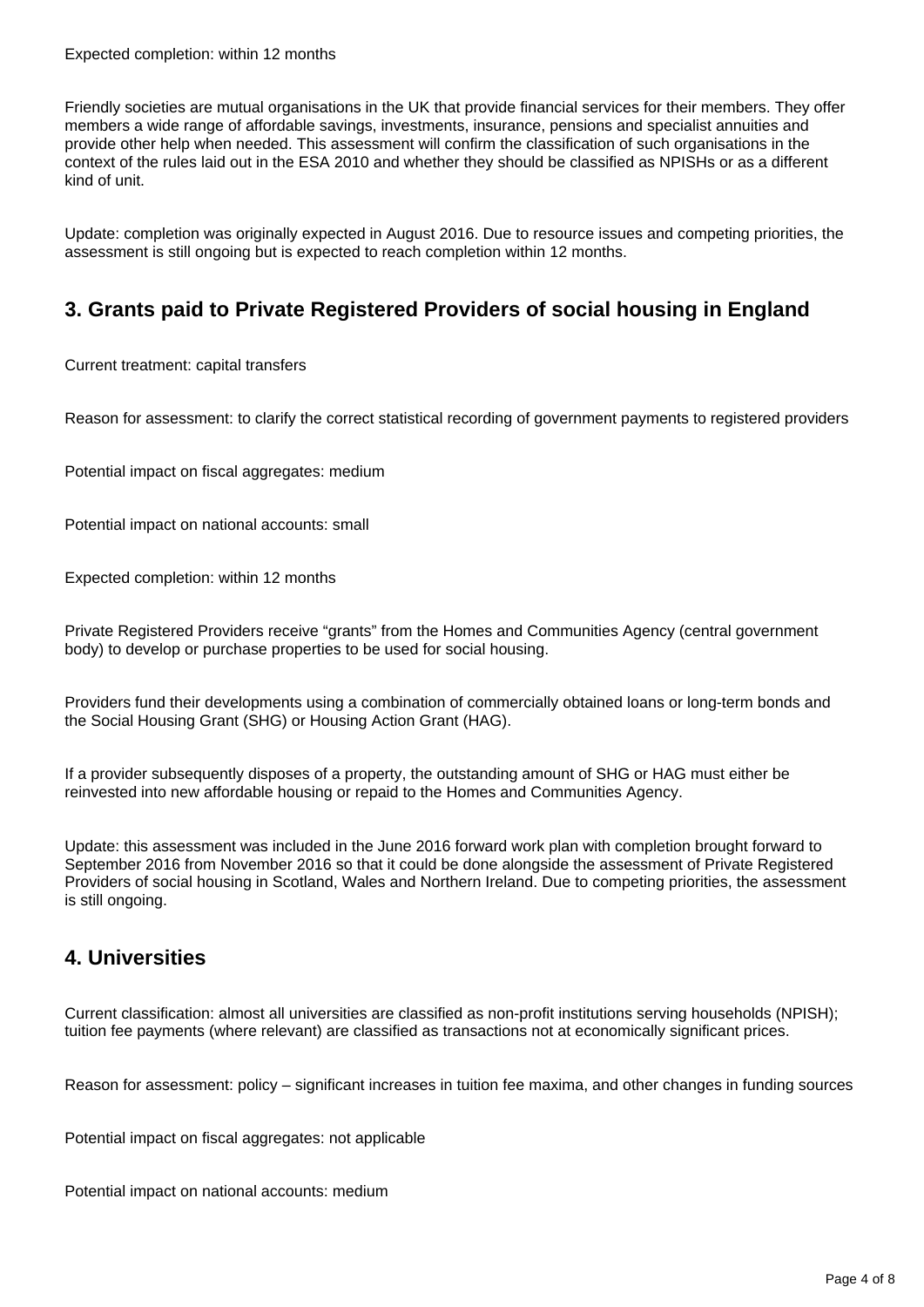We will review the classification of universities in the UK based on the European System of Accounts 2010 rules, in particular rules for assessing whether institutional units are "market" or "non-market" producers.

### **5. Lifetime ISA**

Current classification: not classified

Reason for assessment: introduction of new government bonds

Potential impact on fiscal aggregates: large

Potential impact on national accounts: small

Expected completion: within 12 months

The government, through the 2016 Budget has announced the introduction of new bank accounts that can be opened by 18- to 40-year-olds and will allow savers to contribute up to £4,000 a year. The government will pay a 25% bonus on each pound paid into the accounts up to an annual cap of £1,000 until the saver's 50th birthday. We will establish how these payments should be recorded in economic statistics.

Update: this assessment was included in the March 2016 forward work plan with completion expected in April 2016. However, it was found that there was insufficient detail available about the practical working of the scheme at that time and so the assessment will recommence once such detail becomes available; this is expected in 2018.

### **6. "Minor" trust ports**

Current classification: varies (central government, private non-financial corporations)

Reason for assessment: requests from units

Potential impact on fiscal aggregates: small

Potential impact on national accounts: small

Expected completion: within 12 months

Trust ports are independent statutory bodies each governed by their own, unique, statutes and controlled by a local independent board. In October 2013, we announced that "major" trust ports (those which exceed the revenue threshold set out under Section 11 of the Ports Act 1991 – £9.0 million in July 2012, with this threshold adjusted for Retail Price Index (RPI) inflation between periods), will continue to be treated as public corporations. This is because of the power of the relevant government sponsoring body to choose to enforce their sale (that is, privatisation) under Section 10 of the aforementioned Act and its right to a legally defined share of the proceeds from such a sale.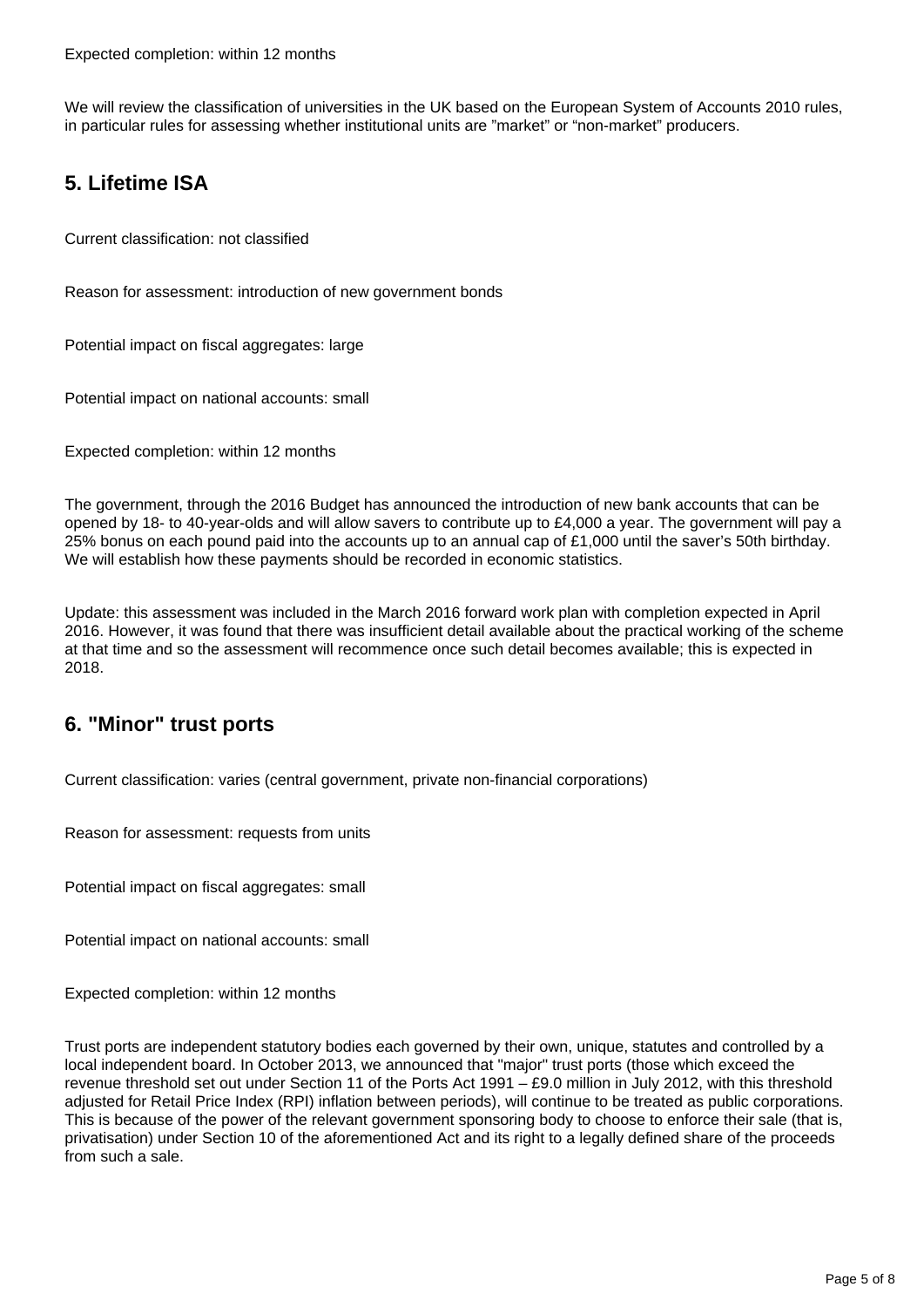At the same time, we undertook to consider trust ports with annual revenues below this threshold ("minor" trust ports) on a case-by-case basis. We have been contacted by a number of such trust ports requesting classification reviews. We plan to begin considering these cases in 2018, subject to the demands of higher-priority cases.

# **7. Energy Companies' Obligation (ECO)**

Current classification: not classified

Reason for assessment: policy, developing rules from Eurostat

Potential impact on fiscal aggregates: not known

Potential impact on national accounts: not known

Other impacts: statistics on taxation

Expected completion: within 12 months

ECO was introduced in 2013 as a package of measures aimed at helping to improve the environmental efficiency of UK residential buildings. It requires large energy providers to offer financial support for efficiency measures such as improving insulation or installing a new boiler. It also requires companies to provide assistance to lowincome and vulnerable households.

The international guidelines on treatment for such schemes are unclear and this has been discussed on several occasions internationally. The issue is that, while in the real world financial transactions flow directly from energy providers to consumers, these redistributive transactions would not occur without government impetus. One view is that such flows should be routed via government from energy firms to consumers, to reflect the tax-like nature of the situation. The re-routing of flows to reveal the economic reality of the transactions is an accepted practice in the European System of Accounts 2010.

However, there is international variation in the treatment of such transactions and this impacts the comparability of statistics on the tax burden in different countries.

Update: in March 2016, Eurostat published a new version of the MGDD, which included a new section with guidance on some situations where transactions should be rerouted. These are not readily applicable to UK schemes such as ECO but Eurostat has committed to further work to provide guidance on other situations where transactions should be re-routed. As such, we need to await the outcome of this work.

# **8. Local Enterprise Partnerships (LEPs)**

Current classification: not classified

Reason for assessment: policy

Potential impact on fiscal aggregates: small

Potential impact on national accounts: small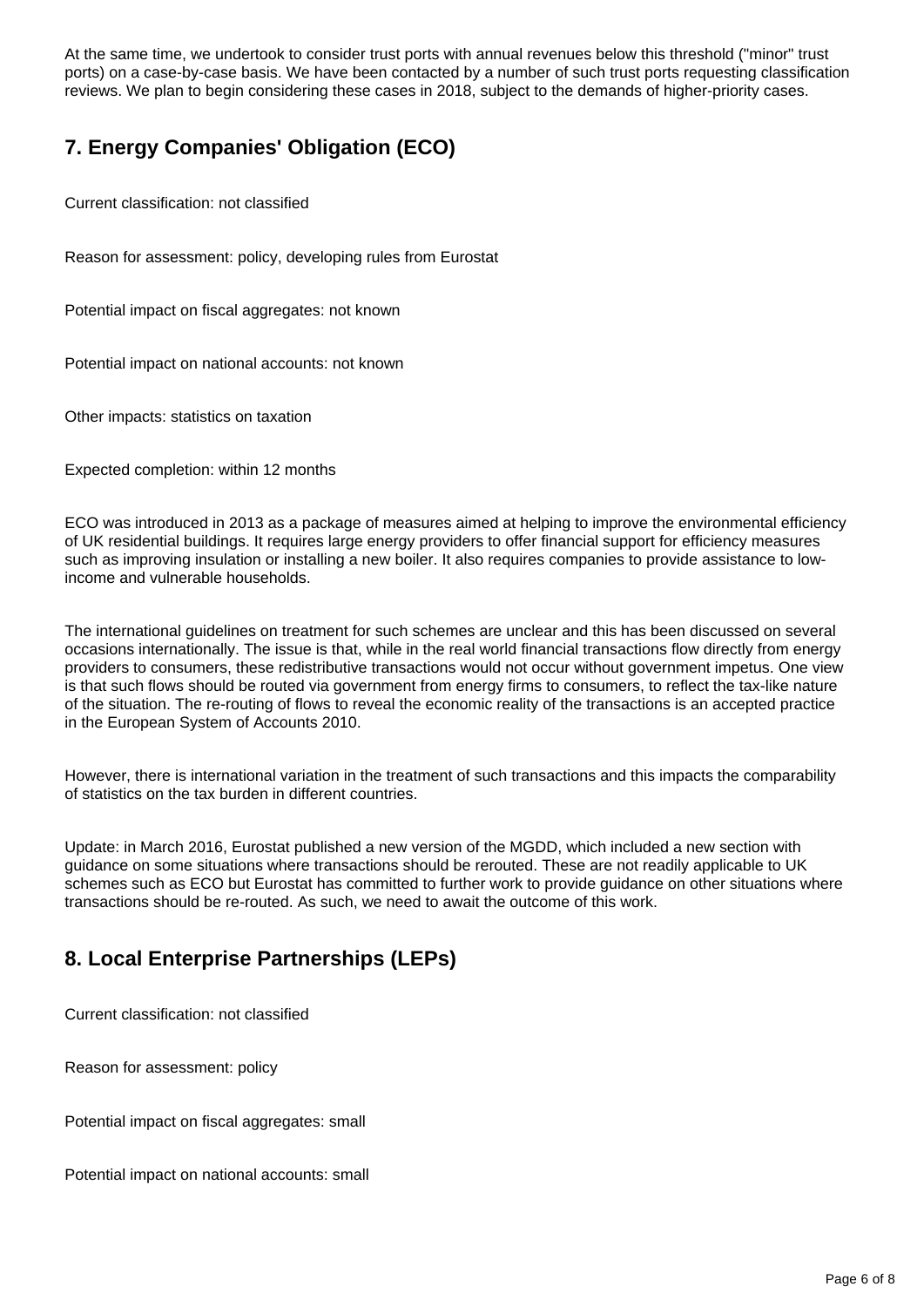Local Enterprise Partnerships (LEPs) are non-statutory partnerships between the public sector (mainly local authorities) and the private sector. In England there are 38 LEPs actively championed by the Ministry for Housing, Communities and Local Government and the Department for Business, Energy and Industrial Strategy (BEIS). Each LEP is designed to represent a functional economic area.

LEPs are responsible for developing and maintaining their Strategic Economic Plan and determining the key funding priorities to which the Local Growth Fund and other resources should be directed. They identify barriers and solutions to growth and work with local partners to improve the local business environment. This assessment will confirm the classification of LEPs in the context of the rules laid out in the ESA 2010 and accompanying MGDD.

### **9. UK visa fees**

Current classification: fees (payments for non-market output)

Reason for assessment: policy

Potential impact on fiscal aggregates: small

Potential impact on national accounts: small

Expected completion: within 12 months

Visa fees are charged for placing an endorsement within a passport that grants the holder official permission to enter, leave or stay in UK for a specified time period. UK visa fees vary depending on the type of visa application.

This assessment will confirm the classification of the various UK visa fees in the context of the rules laid out in the ESA 2010.

# **10. Welsh Revenue Authority**

Current classification: not classified

Reason for assessment: policy

Potential impact on fiscal aggregates: small

Potential impact on national accounts: small

Expected completion: within 12 months

The Welsh Revenue Authority (WRA) will be responsible for the collection and management of Welsh devolved taxes (Land Transaction Tax and Landfill Disposals Tax) from April 2018. The WRA will support the development of Welsh Government tax policy and provide information, advice and assistance about devolved taxes to Welsh Ministers and taxpayers.